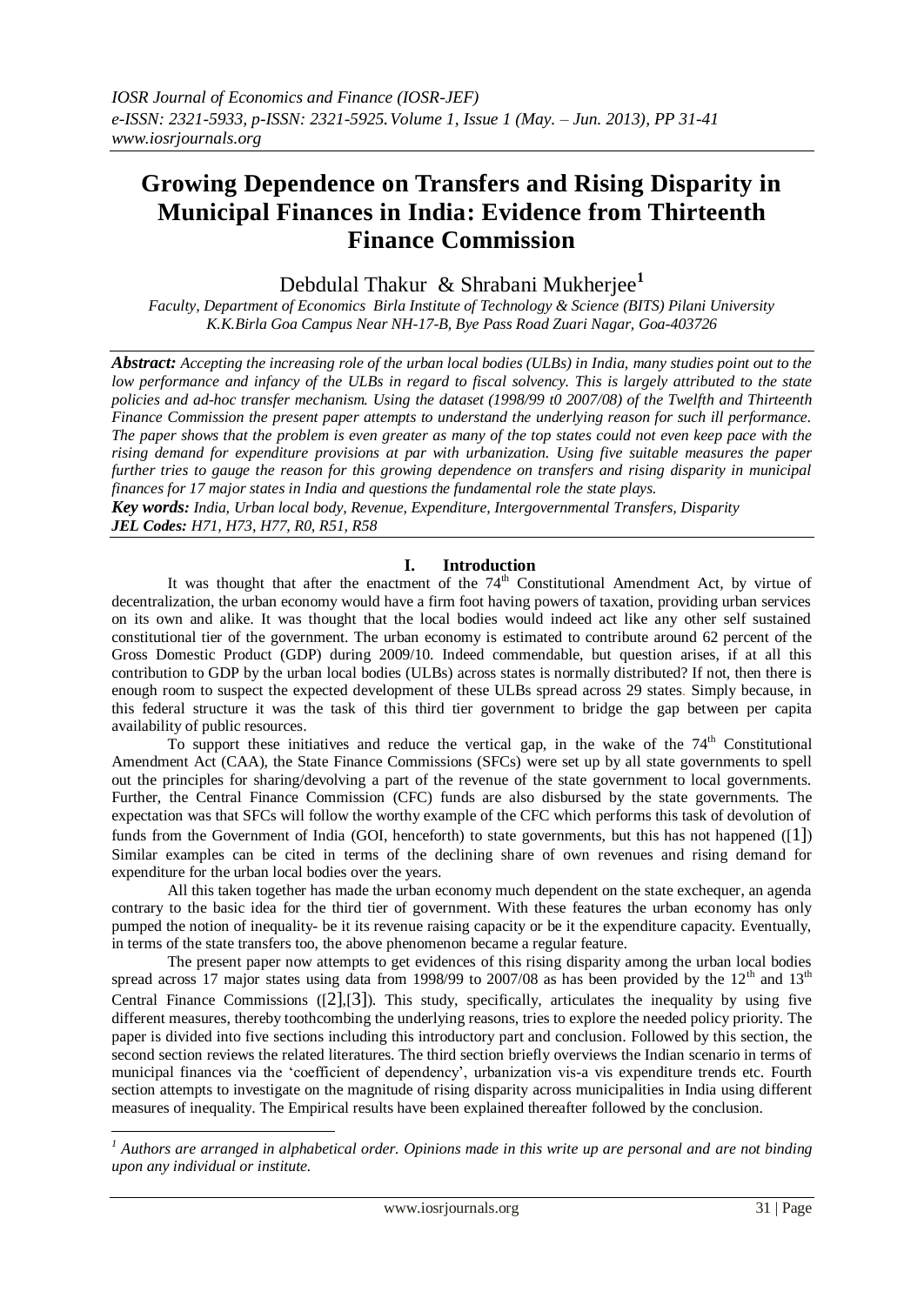## **II. Review of Literature – Indian Scenario**

The challenges of urbanization, of higher rates of economic growth, shifting composition of growth towards increasingly urban-based economic activities, and increasing global competition are unprecedented in scale and complexity with enormous implications for municipal governments. An effective response to these challenges require designing a municipal fiscal policy and strategy that can meet the long-term economic growth and welfare needs ,delineating the respective roles of the three tiers of government in financing urban development and services, and establishing fiscal rules that are consistent with the changing socio-economic realities.

The existing patterns of fiscal arrangements are inadequate for this purpose. Commenting on the Indian system ([[4\]](#page-9-3)) remarks that open multicultural policies support cosmopolitanism and attract both capital and labour, in contrast, restrictive policies create insecurity and prevent efficient migration. The latter being the case for India. But, as the country urbanizes, cities will be required to respond to the preferences of citizens business and industry by addressing growth-welfare equations. How India responds to such demands for infrastructure and services is a question of what model of municipal finance will be pursued in the future. What is unquestionable is the scale and scope of urban transition, and the vast financial resources that will be needed for its management. But the policies that are opted in a three tier federal structure in India are not beyond criticism. It is quite well known that as a part of 'fiscal responsibility' the revenue instruments assigned to a tier of government should match, as far as possible, the expenditure requirements ([[5\]](#page-9-4), [[6\]](#page-9-5)). However, in reality, the mismatch in functions and finance is the major issue in fiscal decentralization. These discrepancies gave birth to unequal fiscal capacities. Citing evidences from the economic history of India, it has been observed uniform assignment system in an unevenly endowed federating system resulted in large differences in fiscal capacities ([[7\]](#page-9-6)). They argued that varying sizes of states in terms of area and population, demographic compositions, different terrain and topography caused significant variations in the unit cost of providing public services, varying expenditure needs and placed a heavy burden of equalization on the intergovernmental transfer system. We must recall at this moment that the traditional understanding of intergovernmental grants and tax sharing comes from welfare economics. It assumes that a benevolent omniscient central government assigns expenditure and revenue authority according to efficiency criterion and that grants serve purposes of efficiency and redistribution ([[4\]](#page-9-3), [[8\]](#page-9-7)). Indeed the ability of the higher tiers of government to use grants to overcome problems of externalities and inequality is central to any normative conception of multilateral government. However, in practice, higher tier governments may be vulnerable to tendencies of political economy and rent seeking elsewhere, and systems of transfers and revenue sharing may thus cause inefficient responses that are not foreseen quite easily. On a ceteris-paribus assumption, intergovernmental transfers encourage the provision of local government services. It might also increase private sector demand and even lead to the reduction of taxation. Whether grants will stimulate more positive impact or reduce local taxation or produce other effects is an empirical question. Empirical evidences suggests that matching grants, particularly of the open-ended variety, have greater stimulating effect on grant-receiving institutions because of both income and substitution effects, on the contrary closed ended grants stimulate greater expenditure than the former kind ([[9\]](#page-9-8), [[10\]](#page-9-9)).

The core problem with this type of grants is that it may distort local priorities. It is also likely to widening spatial disparities as richer governments would attract more resources especially under an open-ended grant programme. This has very serious implications for countries like India where reducing spatial disparities has been an avowed development objective of the Government. With the enactment of the 74th CAA greater autonomy and responsibilities for elected Municipalities for promoting social and economic development of the country came into place. However, true that autonomy and discharging the responsibilities require greater access to resources, but the institutional mechanisms in place, even as of now, are not adequate to ensure a match between municipal functions and finances ([[5\]](#page-9-4)). Particularly for the urban India the share of own revenues in total revenues has declined and in many municipal bodies where ULBs are virtually reduced to becoming state government departments since even the salaries are paid by the state governments ([[1\]](#page-9-0)). Given the limitations to raise own resources, there is a strong argument for institutionalizing resource flow from the higher level of Governments to ULBs based on principles. However, the issues of intergovernmental transfers to local bodies have not received due attention in India owing to a variety of reasons and therefore remain discretionary in nature. These transfers are neither based on any normative analysis nor are they predictable. They are rather adhoc sources of revenue for the Municipalities  $([5], [11])$  $([5], [11])$  $([5], [11])$  $([5], [11])$  $([5], [11])$ . This contrasts the fact that the transfers from the centre to states based on the recommendations of the CFCs have always been determined by objective formulae. All these taken together has made a clear divide between the states situated in the western , southern part of India and the states situated in the northern and eastern part of India.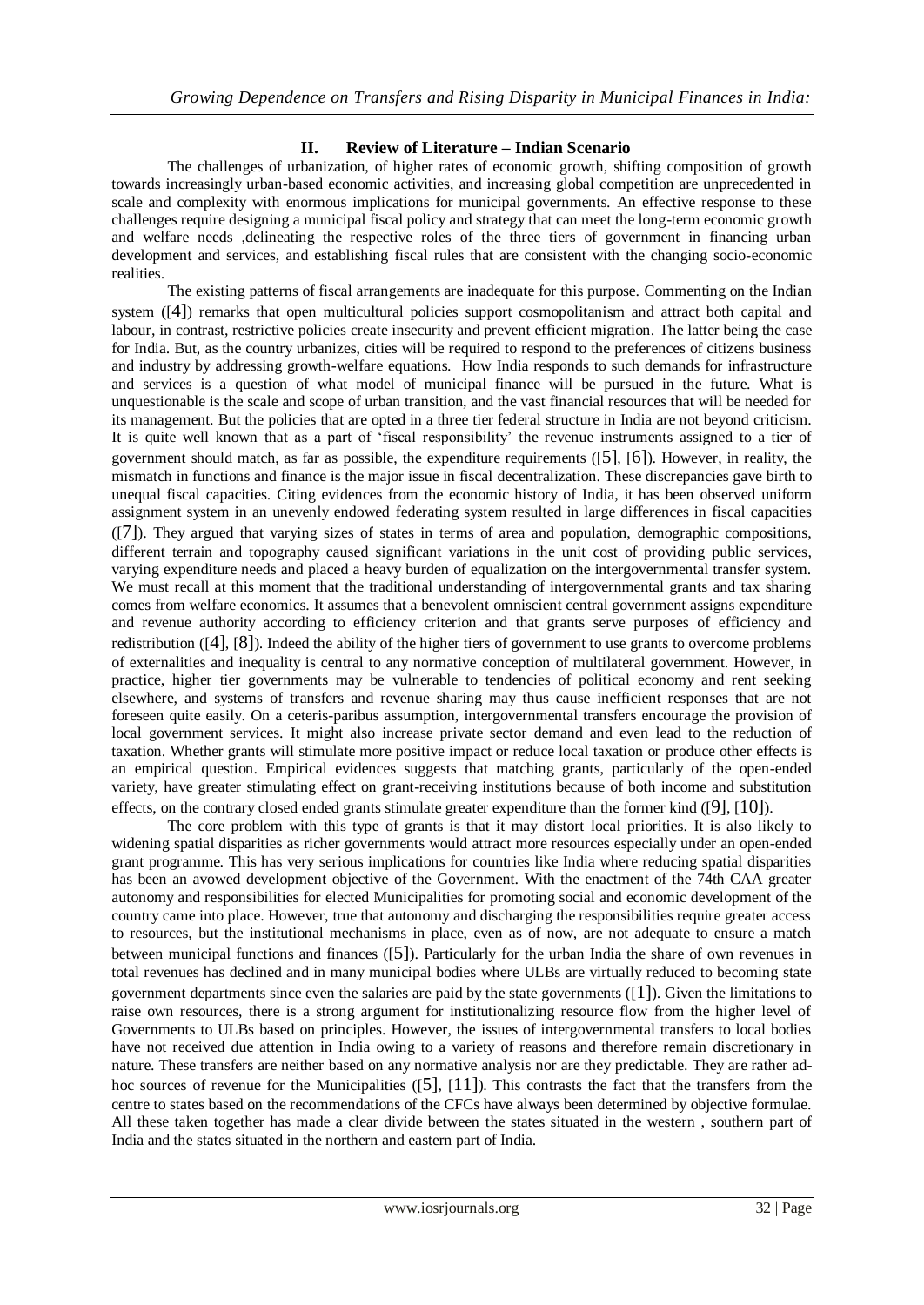#### **Revenue trends of ULBs**

<u>.</u>

The revenue base of municipalities in Indian states has shown little signs of change, notwithstanding the Constitution (seventy-fourth) Amendment Act, 1992; indeed, abolition of octroi highly liquid source of revenue for municipalities, without being substituted by any other local source, has substantially dented the revenue base of municipalities. It is important to point out that while the municipal revenue base in India may fulfill the criteria for the determination of a local tax base, e.g., the principles of residence and benefit taxation, low mobility, and stability over the period of business cycle, and while it may even create a link between service use and tax payment, it is controlled and regulated by state governments.

Until the passage of the Constitution (seventy-fourth) Amendment Act, 1992, the municipal affairs were an exclusive concern of the state governments. Drawing strength from the Constitutional provisions, the state governments determined the expenditure responsibilities and fiscal powers and authority of municipalities, and defined the degree of autonomy within which they could function. Discussions on how to improve the financial viability of municipalities or streamline the flow of funds to them, or carry out reform of municipal taxes took place within the parameters of state control over municipalities. In principle, the state governments assumed responsibility for the financial viability of municipalities, using transfers as an instrument for bridging the gap between what the municipalities needed to carry out the mandated functions and what their revenue powers yielded, as also for meeting the financial needs of municipalities with cost disadvantages.

Transfers to municipalities in the pre-amendment period accrued under two major heads: transfers through the tax sharing arrangement and grants.Tax sharing arrangements specified, how and in what proportion the state level taxes were to be shared with the municipal governments. Tax sharing arrangements were thus different from the use of the same tax base being tapped by the different levels of governments. The second, widely prevalent form of transfers in India was via grants. Grants were non-matching, general or unconditional, specific-purpose or conditional, and compensatory, i.e., given in lieu of tax bases abolished by the higher levels of governments. Some grants also required matching contributions from the municipal governments.

The size of the municipal sector in terms of what they raise via their own revenue efforts is tiny, around 0.50 percent of the gross domestic product (GDP). Over the period 1998/99 to 2007/08, however, the size of the municipal sector has registered a marginal expansion, both in terms of its share in the total publicly-raised revenues and combined GSDP. Municipal share in the total revenues of the three tiers of government has risen from 2.39 per cent in 1998-99 to 2.86 per cent in 2001-02. However, from 2003-04 onwards we see a falling trend of municipal own revenues- from 2.72 percent to 2.09 percent in 2007-08 [\(Table 1\)](#page-2-0).

<span id="page-2-0"></span>

| Year    | <b>Municipalities</b><br>own revenue | Per cent of<br>combined | Share of the different tiers in publicly raised<br>resources $(\% )$ |                             |                              |  |
|---------|--------------------------------------|-------------------------|----------------------------------------------------------------------|-----------------------------|------------------------------|--|
|         | (Rs. Crore)                          | <b>GSDP</b>             | <b>Municipalities</b>                                                | <b>State</b><br>governments | <b>Central</b><br>government |  |
| 1998/99 | 6873.47                              | 0.42                    | 2.39                                                                 | 44.92                       | 52.69                        |  |
| 1999/00 | 7379.85                              | 0.41                    | 2.18                                                                 | 43.53                       | 54.29                        |  |
| 2000/01 | 8260.49                              | 0.43                    | 2.17                                                                 | 45.07                       | 52.77                        |  |
| 2001/02 | 8760.16                              | 0.42                    | 2.20                                                                 | 47.74                       | 50.06                        |  |
| 2002/03 | 13279.97                             | 0.59                    | 2.86                                                                 | 45.43                       | 51.71                        |  |
| 2003/04 | 14440.71                             | 0.57                    | 2.72                                                                 | 44.82                       | 52.46                        |  |
| 2004/05 | 16285.89                             | 0.57                    | 2.56                                                                 | 44.56                       | 52.88                        |  |
| 2005/06 | 18235.19                             | 0.56                    | 2.41                                                                 | 43.96                       | 53.63                        |  |
| 2006/07 | 20830.05                             | 0.55                    | 2.26                                                                 | 41.87                       | 55.87                        |  |
| 2007/08 | 23521.38                             | 0.54                    | 2.09                                                                 | 37.87                       | 60.05                        |  |

**Table 1: Revenue significance of municipalities**

Source: [[2\]](#page-9-1) , [[3\]](#page-9-2) , [[12\]](#page-10-1); Note: The above table does not include the Union Territories

Municipal own revenues (nominal terms) have risen at a compound average growth rate (CAGR) of 13.09 per cent<sup>2</sup>. As a proportion of the combined gross domestic product of states (GSDP), aggregate municipal expenditures have also risen from 0.88 per cent in 1998/99 to 1.09 per cent during 2007/08. A break up of this expenditure would reveal that though as a percent of combined GSDP revenue expenditure remained almost stagnant during the study period, but its share in total expenditure remained much higher then capital expenditure. Though of late due to rapid urbanization and reform processes like the JNNURM the share of

 $2$  This growth, as we shall see a little later, is attributed mainly by the growth of own revenues in major urban centers like Mumbai, whereas in fact the dispersion in own revenue across municipalities has actually increased over time. To note that the annual budget of the Greater Mumbai Municipal Corporation is larger then the state budget of Orissa. The rest can be well assumed.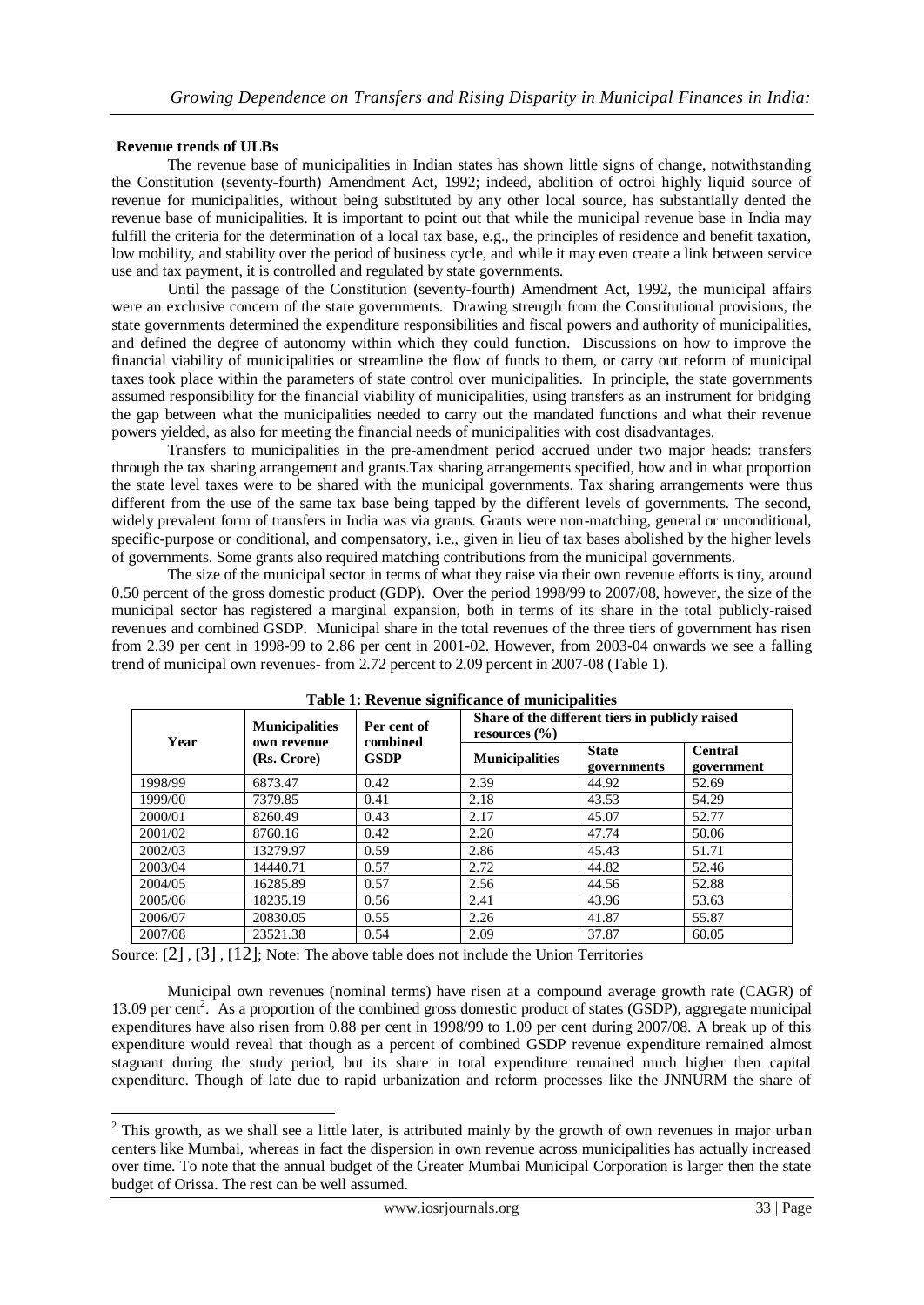capital expenditures has been rising in the current years. During 2007/08, 40 percent of the total expenditures incurred by the ULB accrue to capital expenditures. But, creating assets is not the end of the reform process, as funds are needed to maintain in the long run as well. Therefore, it is quite obvious that the ULBs need to generate funds from their own sources, rather than banking upon the state exchequer for an endless period.

.As evident from the [Table 2,](#page-3-0) that out of the 17 study states 13 register a fall in their own revenue as a percentage to the non-primary GSDP during 2007/08 compared to 1997/98. Further, it is also seen that 12 register a rise in their revenue receipts and 13 register a rise in total expenditure – all seen as a percentage of the non-primary GSDP. Total revenues include transfers, assigned taxes and grants in addition to own revenues The above scenario in a way depicts the fiscal dependency of the ULB's on their respective provincial governments in majority of the cases. An explanation of this low collection could be attributed to the low collection of property taxes – the main source of own revenue for ULBs in India. To note, the all India collection efficiency of property tax is 37 percent  $([11])$  $([11])$  $([11])$ . This essentially means that though an important source of revenue, perhaps the only one for majority of the ULBs in India is still neglected and thus the ULB finding the state an easy option to fall back are still enjoying infancy. States like Maharashtra, Madhya Pradesh, Gujarat the growth in own revenue as a percent of their NPGSDP has risen over the period in concern, and that too to a commendable extent. For example for Madhya Pradesh during 2007/08 own revenue as a percent of NPGSDP recorded a figure of 3.94 percent as against 1.93 percent during 1997/98. On the other hand for states like Orissa the same has actually fallen during 2007/08 (0.03 percent, the lowest figure for the 18 study states) compared to 1997/98 (0.15 percent). The dispersion is quite evident. This variation in the own source revenue compels the ULBs to rely upon the transfers.

<span id="page-3-0"></span>

| <b>States</b>        | Own<br><b>Revenue</b><br>as a $%$<br>of NPGSDP |         | <b>Total</b><br>Revenue<br>as a $%$ of<br><b>NPGSDP</b> |         | Revenue<br><b>Expenditure</b><br>as a % of<br><b>NPGSDP</b> |         | Capital<br><b>Expenditure</b><br>as a $%$ of<br><b>NPGSDP</b> |                          | <b>Total</b><br><b>Expenditure</b><br>as a $%$ of<br><b>NPGSDP</b> |         |
|----------------------|------------------------------------------------|---------|---------------------------------------------------------|---------|-------------------------------------------------------------|---------|---------------------------------------------------------------|--------------------------|--------------------------------------------------------------------|---------|
|                      | 1997/98                                        | 2007/08 | 1997/98                                                 | 2007/08 | 1997/98                                                     | 2007/08 | 1997/98                                                       | 2007/08                  | 1997/98                                                            | 2007/08 |
| Andhra<br>Pradesh    | 0.68                                           | 0.74    | 0.99                                                    | 1.21    | 1.06                                                        | 1.05    | 0.29                                                          | 0.63                     | 1.34                                                               | 1.68    |
| Assam                | 0.15                                           | 0.13    | 0.21                                                    | 0.34    | 0.22                                                        | 0.18    | 0.04                                                          | 0.21                     | 0.26                                                               | 0.39    |
| Bihar                | 0.16                                           | 0.12    | 0.18                                                    | 0.78    | 0.26                                                        | 0.82    | 0.10                                                          | $\overline{\phantom{a}}$ | 0.37                                                               | 0.82    |
| Chhattisgarh         | 0.69                                           | 0.36    | 1.37                                                    | 2.53    | 0.97                                                        | 1.38    | 0.48                                                          | 1.20                     | 1.45                                                               | 2.58    |
| Gujarat              | 1.38                                           | 0.99    | 1.81                                                    | 1.61    | 0.87                                                        | 1.04    | 0.43                                                          | 0.72                     | 1.30                                                               | 1.76    |
| Haryana              | 0.28                                           | 0.18    | 0.38                                                    | 0.54    | 0.21                                                        | 0.21    | ÷.                                                            | 0.31                     | 0.21                                                               | 0.52    |
| Jharkhand            | 0.14                                           | 0.11    | 0.31                                                    | 0.55    | 0.08                                                        | 0.17    | 0.44                                                          | 0.38                     | 0.52                                                               | 0.55    |
| Karnataka            | 0.57                                           | 0.57    | 1.41                                                    | 1.67    | 0.51                                                        | 0.79    | 0.26                                                          | 1.00                     | 0.76                                                               | 1.79    |
| Kerala               | 0.36                                           | 0.20    | 0.52                                                    | 0.51    | 0.70                                                        | 0.32    | 0.24                                                          | 0.22                     | 0.94                                                               | 0.54    |
| Madhya<br>Pradesh    | 1.93                                           | 3.94    | 3.07                                                    | 5.61    | 1.90                                                        | 1.81    | 0.27                                                          | 0.56                     | 2.17                                                               | 2.37    |
| Maharashtra          | 1.09                                           | 2.41    | 1.48                                                    | 3.17    | 0.69                                                        | 2.08    | 0.28                                                          | 1.24                     | 0.96                                                               | 3.32    |
| Orissa               | 0.15                                           | 0.03    | 0.58                                                    | 0.71    | 0.61                                                        | 0.34    | ÷.                                                            | 0.37                     | 0.61                                                               | 0.71    |
| Punjab               | 1.38                                           | 1.07    | 1.53                                                    | 1.20    | 0.84                                                        | 0.94    | 0.30                                                          | 0.24                     | 1.13                                                               | 1.18    |
| Rajasthan            | 0.30                                           | 0.47    | 1.30                                                    | 1.18    | 0.93                                                        | 0.54    | 0.33                                                          | 0.45                     | 1.26                                                               | 0.99    |
| Tamil Nadu           | 0.75                                           | 0.51    | 1.25                                                    | 1.34    | 1.22                                                        | 0.86    | 0.54                                                          | 0.64                     | 1.77                                                               | 1.50    |
| <b>Uttar Pradesh</b> | 0.23                                           | 0.15    | 0.83                                                    | 1.03    | 0.87                                                        | 0.40    | 0.06                                                          | 0.34                     | 0.93                                                               | 0.74    |
| West Bengal          | 0.43                                           | 0.41    | 1.12                                                    | 0.80    | 0.80                                                        | 0.60    | 0.12                                                          | 0.40                     | 0.92                                                               | 1.00    |
| Mean                 | 0.60                                           | 0.69    | 1.04                                                    | 1.39    | 0.73                                                        | 0.75    | 0.23                                                          | 0.50                     | 0.96                                                               | 1.25    |

**Table 2:Inter-state difference in finances of the ULBs during 2001/02**

Note: NPGSDP: Non Primary Gross Domestic Product; A blank cell signifies non-availability of data. Source: Non-Primary GSDP calculated from the data provided by the Central Statistical Organization, Government of India ([[13\]](#page-10-2)). For details refer to http://mospi.nic.in/Mospi\_New/site/home.aspx ; Revenue & Expenditure data compiled from 'Report of the Twelfth Central Finance Commission' and 'Report of the Twelfth Central Finance Commission', Government of India, New Delhi, India [\(\[](#page-9-1)2][, \[](#page-9-2)3]) .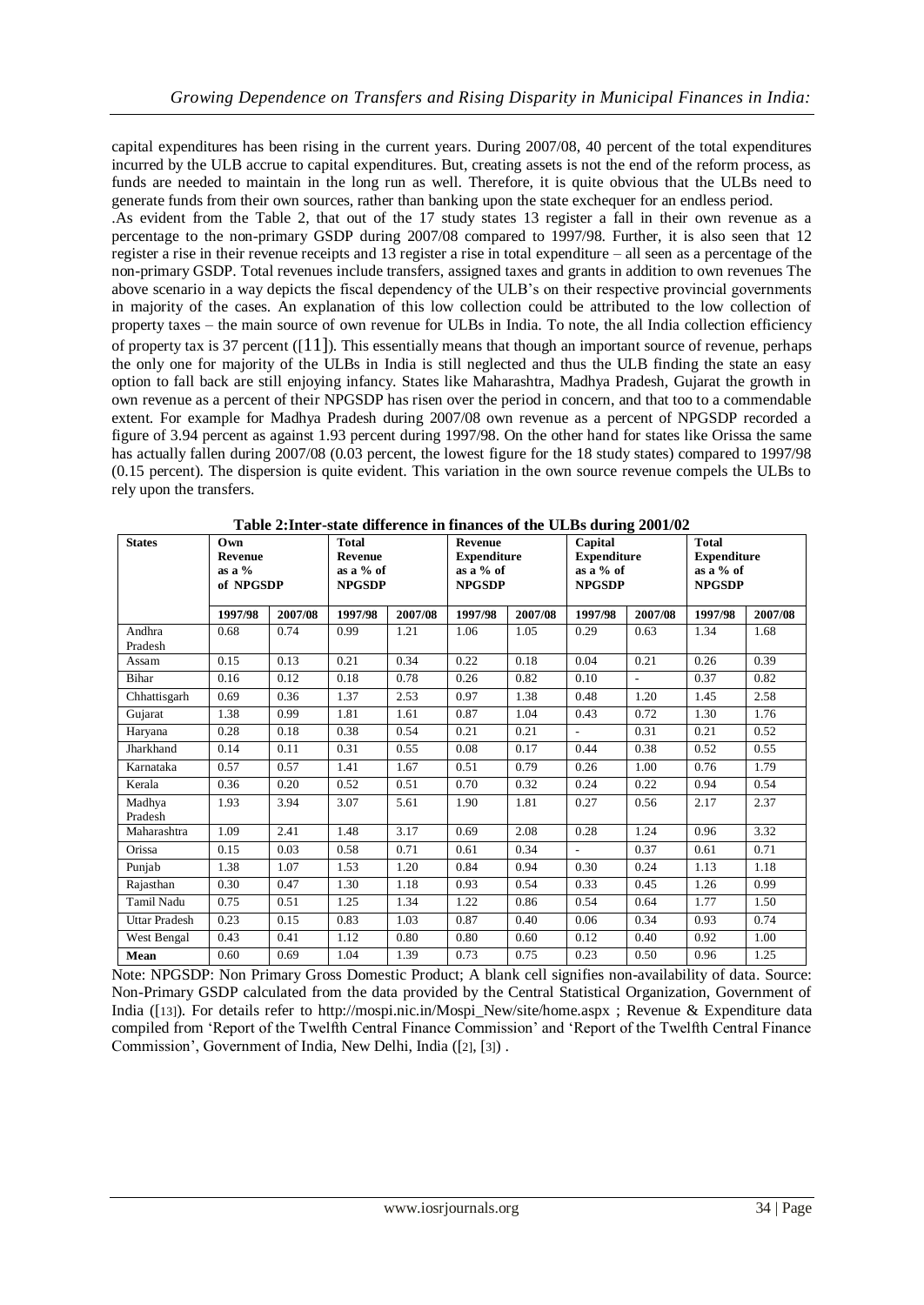### **Coefficient of Dependency**

A supplementary test of the above argument could be made possible by calculating the coefficient of dependency (COD)<sup>3</sup>. The measure would suggest that a coefficient of 'zero' would indicate absolute state dependency of the local governments in terms of expenditure needs; where as a coefficient of 'one' would indicate otherwise. Here (refer to Chart 1)we see that in comparison to 1998/99 the COD for most of the states excepting Rajasthan and Maharashtra has rather deteriorated. One reason for explaining this greater dependency on the state exchequer could be the withdrawal of octroi from the own source category and instead providing a compensation in lieu of the same from the state exchequer.



**Figure 1: Dependency of the ULBs on state transfers to meet expenditure needs during 1998/99 and 2007/08**

Source: Calculated on the basis of data provided by Report of the Twelfth Central Finance Commission and Report of the Twelfth Central Finance Commission, Government of India, New Delhi, India ([[2\]](#page-9-1) , [[3\]](#page-9-2)).

For the state of Rajasthan, it still treats octroi compensation as its own revenue since they believe, so is the improvement in the COD, as in terms of its own revenue collection the figure is not at all impressive. Now the above chart clearly shows that there is indeed reason to suspect that the ULBs could not substitute the revenue collection which was earlier incurred from Octroi with their present available own revenue sources- the prime being property tax. Indeed that could be, as in India out of every 100 Rupees demanded for property tax only Rs.37 gets collected  $([11])$  $([11])$  $([11])$ . The loss due to inefficiency in terms of collection is quite prominent.

Next we turn to the issue of expenditure and state transfers. Here for all these 17 states we tried to calculate the share of expenditure for each state as a percent of total expenditure incurred for these 17 states for the two benchmark years. Similarly, we calculated the share of state transfers for each of them as a percentage of total transfers disabused to all these 17 states. This is to see the proportion of spending and transfers in regard to each state when compared to the aggregate of all these 17 states.

|  | Table 3: Trend in share of expenditure & state transfers between 199/99 and 2007/08 |
|--|-------------------------------------------------------------------------------------|
|--|-------------------------------------------------------------------------------------|

<span id="page-4-0"></span>

|               | <b>Expenditure Shares</b> |         |                                                                         | <b>Share in State Transfers</b> |         |                                                             |
|---------------|---------------------------|---------|-------------------------------------------------------------------------|---------------------------------|---------|-------------------------------------------------------------|
| <b>States</b> | 1998-99                   | 2007-08 | Difference of<br>percentage<br>points in<br>Expenditure<br><b>Share</b> | 1998-99                         | 2007-08 | Difference<br>of<br>percentage<br>points in<br><b>State</b> |

1 <sup>3</sup> **COD= 1-** (B+C)/D, Where A= Total revenue receipts excluding any grants & transfers; B= Transfers = Grants from state governments C= Net Borrowing of the ULBs =  $-(A-D)$ ; D = Expenditure of the ULBs= Total Expenditure & Lending – Repayments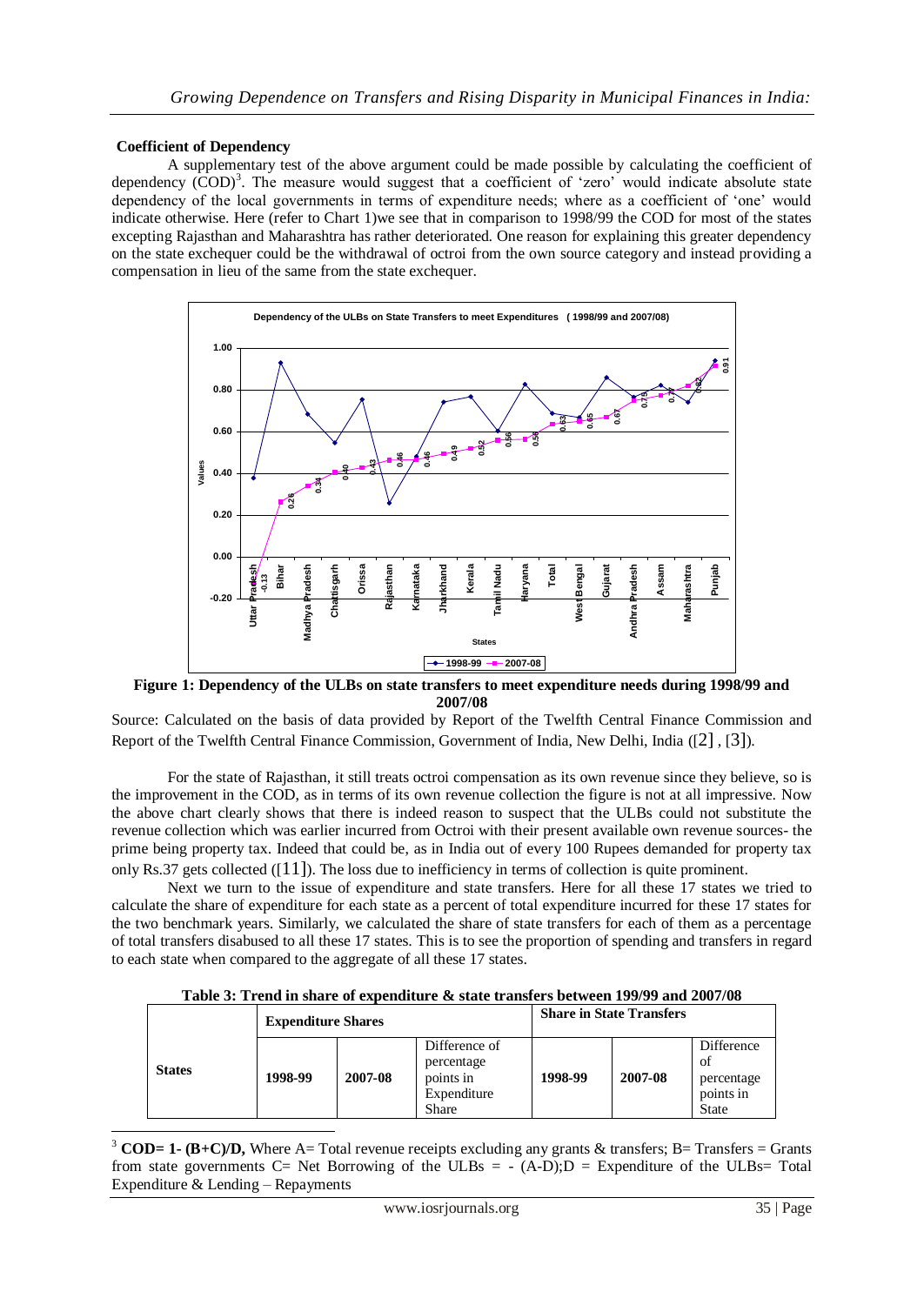|                      |              |              |             |       |       | <b>Transfers</b> |
|----------------------|--------------|--------------|-------------|-------|-------|------------------|
|                      | $\mathsf{A}$ | $\mathbf{B}$ | $C = B - A$ | D     | E     | $F = E-D$        |
| Andhra Pradesh       | 6.91         | 8.25         | 1.34        | 5.21  | 5.73  | 0.52             |
| Assam                | 0.30         | 0.39         | 0.09        | 0.17  | 0.25  | 0.07             |
| Bihar                | 0.75         | 1.50         | 0.75        | 0.17  | 3.02  | 2.85             |
| Chattisgarh          | 0.94         | 3.00         | 2.07        | 1.36  | 4.90  | 3.54             |
| Gujarat              | 15.39        | 9.20         | $-6.18$     | 6.98  | 8.35  | 1.36             |
| Haryana              | 1.32         | 1.34         | 0.02        | 0.74  | 1.60  | 0.87             |
| Jharkhand            | 0.15         | 0.64         | 0.49        | 0.12  | 0.88  | 0.76             |
| Karnataka            | 6.66         | 7.63         | 0.97        | 11.03 | 11.18 | 0.14             |
| Kerala               | 3.54         | 1.64         | $-1.90$     | 2.64  | 2.16  | $-0.48$          |
| Madhya<br>Pradesh    | 10.21        | 5.27         | $-4.94$     | 10.34 | 9.51  | $-0.83$          |
| Maharashtra          | 20.62        | 37.32        | 16.70       | 17.13 | 18.60 | 1.47             |
| Orissa               | 0.63         | 1.18         | 0.55        | 0.50  | 1.85  | 1.35             |
| Punjab               | 4.31         | 2.46         | $-1.85$     | 0.85  | 0.59  | $-0.26$          |
| Rajasthan            | 3.61         | 2.70         | $-0.91$     | 8.54  | 3.98  | $-4.57$          |
| Tamil Nadu           | 11.80        | 8.41         | $-3.39$     | 14.98 | 10.16 | $-4.82$          |
| <b>Uttar Pradesh</b> | 6.02         | 4.01         | $-2.01$     | 11.96 | 12.39 | 0.43             |
| West Bengal          | 6.85         | 5.05         | $-1.80$     | 7.29  | 4.86  | $-2.43$          |

Source: Calculated on the basis of data provided by Report of the Twelfth Central Finance Commission and Report of the Twelfth Central Finance Commission, Government of India, New Delhi, India ([[2\]](#page-9-1), [[3\]](#page-9-2)).

[Table 3](#page-4-0) shows that for states like Gujarat, Kerala, Madhya Pradesh, Orissa, Punjab, Rajasthan, Tamil Nadu, Uttar Pradesh and West Bengal the expenditure share has actually fallen by considerable percentage points. Since here we have considered total expenditure which comprises both revenue and capital; expenditures, so a fall in total expenditure would either mean expenditure reduction in terms of revenue expenditure, or a reduction in capital expenditure or both. However, in the wake of JNNURM and other infrastructure investments in most of the said states must have boosted the capital expenditure or at least it remained stable. Further, capital expenditures are discretionary in nature. Therefore, the reduction points to a reduction in revenue expenditure. This might happen under two scenarios- either there has been a reduction in the committed expenditure part- due to massive retirement and non recruitment or the operation and maintenance of services has taken a back seat. Even if we consider the fall in expenditure as a result of massive retirement and non-recruitment even then operation and maintenance suffers due to lack of human resources Therefore, such reduction implies that operation and maintenance suffers a 'double disadvantage'. However, if we add up the findings of the RIUIS  $([1])$  $([1])$  $([1])$  then the already low spending for operation and maintenance clubbed with the above argument, points out that operation and maintenance suffers a 'triple disadvantage' instead.

As also evident from the above chart that for few states both expenditure share and share of state transfers has fallen. These states needs added attention, no doubt, as the magnitude and complexity of the municipal finance certainly needs further investigation.

### **Does expenditure and urbanization have similar pace?**

For 10 select states placed in order of urbanization we calculate the difference in percentage points of expenditure incurred between two time periods, 1998/99 and 2007/08. The findings [\(Figure 2\)](#page-6-0) below provide a view of the findings. We see that keeping pace with urbanization only Maharashtra, Karnataka, Haryana and Andhra Pradesh shows an increase in expenditure share in comparison to all top 10 states. Therefore, perhaps it is high time we try to make an attempt to investigate the cause/s of these low spending. What really explains such features? Is it so that the transfers over the periods failed to reduce the gap in terms of their expenditure capacity or did the ULBs failed to raise their revenue generating capacity- no matter even if they are still very low? If yes, then where lies serious problem. Is it a problem of improper expenditure management or inappropriate policies? Or is it the inefficiency of the ULBs? What really explains such unequal performances of municipal finance?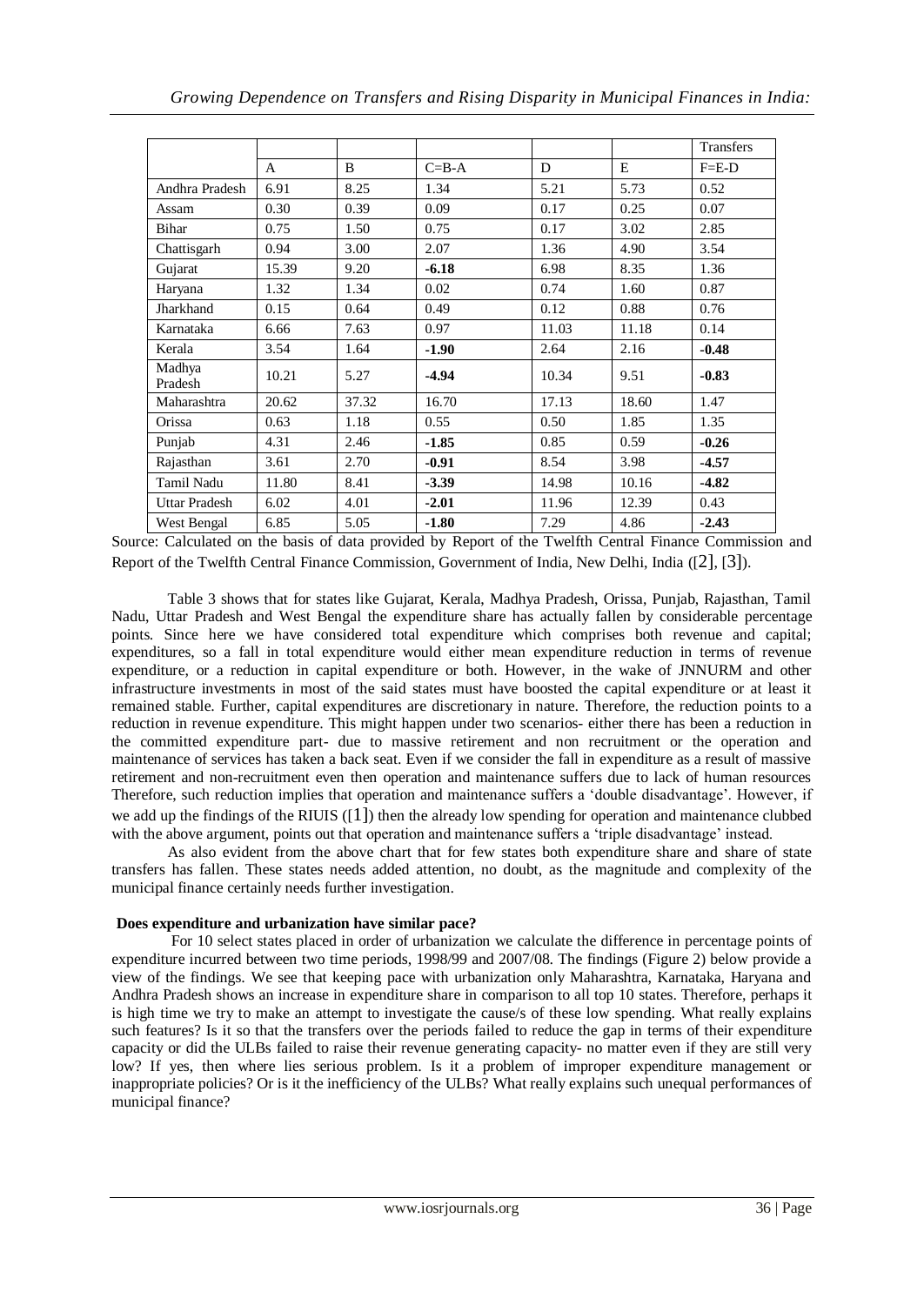

<span id="page-6-0"></span>**Figure 2: Difference in the share of expenditure & state transfers in relation to urbanization during between 1998/99 and 2007/08 for select states (percentage points)**

Note: States are arranged in order of their urbanization trend in an ascending order starting from Kerala. Source: [[1\]](#page-9-0)[; Table 3: Trend in share of expenditure & state transfers between 199/99 and 2007/08,](#page-4-0) above.

#### **On Rising Disparity: Data & Methodology**

.

.In order to get the vertical imbalances (state wise inequality) in input-output ratios we have estimated coefficient of variation for the years 2001-02 to 2007-08. Coefficient of variation (CV) is defined as a normalized measure of dispersion of a probability distribution. It is also known as unitized risk or the variation coefficient.

CV= Slandered Deviation / Mean…………………….(1)

Where, the standard deviation of an exponential distribution is equal to its mean, so it's  $CV = 1$ . Distributions with  $CV < 1$  (such as an Erlang distribution) are considered low-variance, while those with  $CV > 1$ (such as a hyper-exponential distribution) are considered high-variance.

Again we have estimated state wise disparity by another measure of inequality, viz., Generalized Entropy class of measures which is defined by a general formula as follows:

$$
GE(\gamma) = \frac{1}{\gamma^2 - \gamma} \left[ \frac{1}{n} \sum_{i=1}^n \left( \frac{x_i}{\bar{x}} \right)^{\gamma} - 1 \right] \dots \dots \dots (2)
$$

Where *n* is the number of states in the sample,  $x_i$  is the income or expenditure of state *i*,  $\bar{x}$  *is* the arithmetic mean income. The value of GE ranges from 0 to  $\infty$ , with zero representing an equal distribution and higher values representing higher levels of inequality. The parameter  $\gamma$  in the GE class represents the weight given to distances between incomes at different parts of the income distribution, and can take any real value. For lower values of  $\gamma$ , GE is more sensitive to changes in the lower tail of the distribution, and for higher values GE is more sensitive to changes that affect the upper tail. The third measure of inequality is the Atkinson class of measures which is defined as:

 = 1 − 1 1− =1 1 1− …………………………..(3)

The Atkinson class of measures range from 0 to 1, with zero representing no inequality. Setting  $\gamma = 1 - \rho$  the GE class becomes ordinally equivalent to the Atkinson class, for values of  $\gamma < 1$  ([[14\]](#page-10-3)).

Lastly, we have calculated the Gini coefficient measures which is defined as

 = 1 2 <sup>2</sup> − =1 =1 ……………………………(4)

The Gini coefficient takes on values between 0 and 1 with zero interpreted as no inequality. Therefore, here in an attempt to understand the persistent inequality in the municipal finance system we try to measure the inequality with five different measures. The idea is to see if at all they give similar results or otherwise. For results with dissimilar magnitude would either point to the non-reliability of the data or to the fact that there remains ample room for unexplained factors that brings out such divergent outcome. Nevertheless, for the estimation we have chosen per capita own revenue receipts (PCOR), per capita state transfers (PCST) and per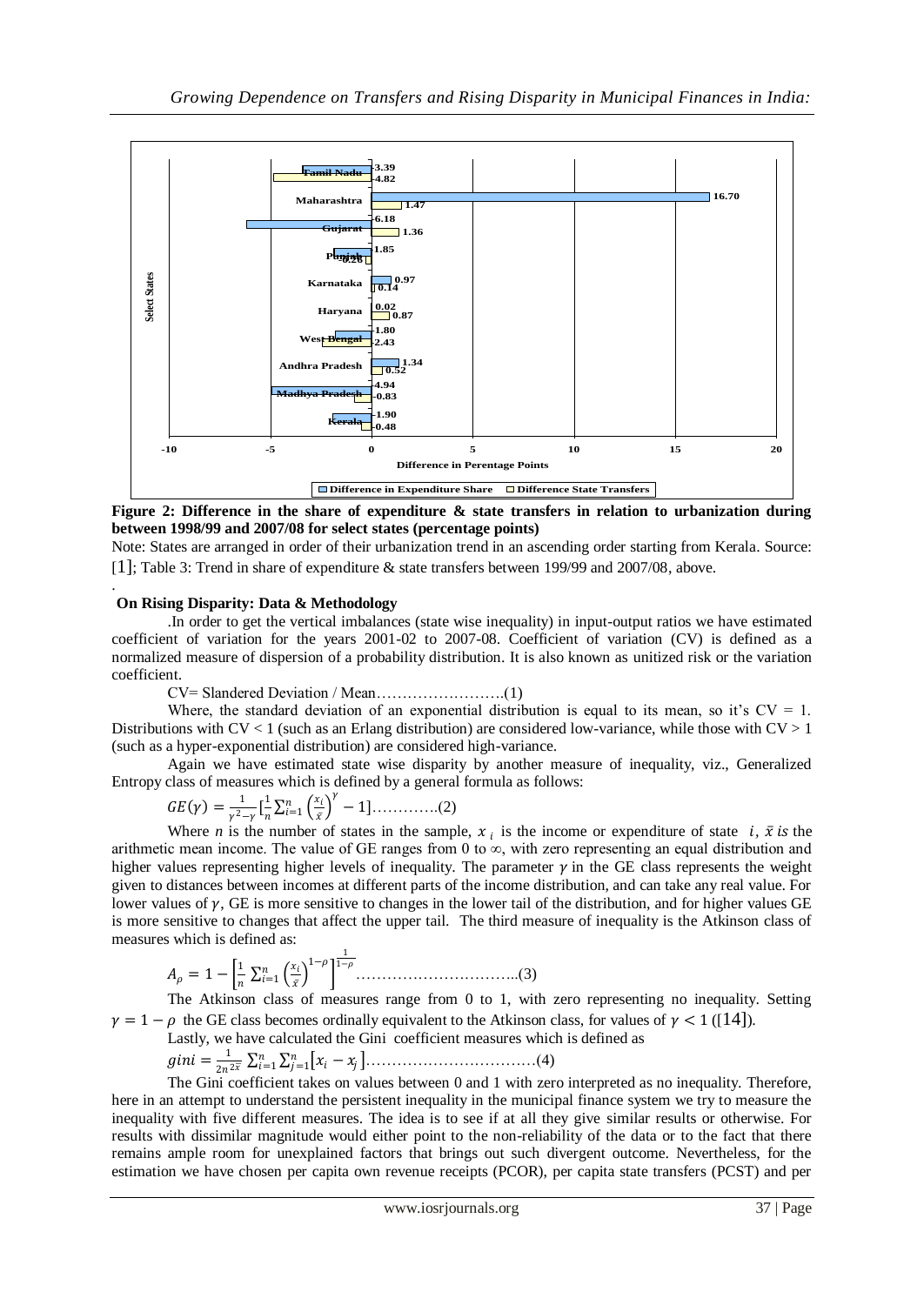capita total expenditure (PCTE). The underlying assumption to choose these three variables is simple. In a sense we assume that the per capita own revenue resembles the revenue raising capacity, where as the per capita revenue expenditure resembles the expenditure capacity for the respective ULBs within the states. Similarly, per capita state transfers resemble the revenue sharing priority of the state in regard to its urban mass.

#### **Measuring disparity-Empirical Results**

To begin with we first plot the coefficient of variation in regard to per capita own revenue, per capita state transfers and per capita revenue expenditure. As mentioned that revenue expenditure contains the expenditure meant for the recurring establishment and also for the operation and maintenance for the basic services that the ULBs should provide as per the 74<sup>th</sup> CAA.



<span id="page-7-0"></span>**Figure 3: Coefficient of variation in per capita receipts & expenditure of the ULBs for the study states (percent)**

Source: [[2\]](#page-9-1), [[3\]](#page-9-2), [[15\]](#page-10-4)

[Figure 3](#page-7-0) clearly resembles that the inequality in regard to all the indicators has actually risen over the successive years. The rise is rather prominent after 2003/04 for the State transfers and revenue expenditure. On the other hand coefficients of variation for own revenues maintained a rising trend from 1997/98 till 2002/0. Then it stagnated between 2002/03 to 2004/05 and then after a slight decrease till 2006/07, it started rising again. Therefore, in totality we can see that there has been a rising trend of inequality among the study states- be it the revenue raising capacity or per capita expenditure or even the priority of the state in regard to transfers.

<span id="page-7-1"></span>

| <b>Index</b>    | <b>Process 1: Coefficient of variation</b>               |            |                        |                 |  |  |
|-----------------|----------------------------------------------------------|------------|------------------------|-----------------|--|--|
| <b>Variable</b> | <b>Estimate</b>                                          | <b>STE</b> | $\mathbf{LB}$          | $\overline{UB}$ |  |  |
| <b>PCOR</b>     | 1.053                                                    | 0.072      | 0.911                  | 1.194           |  |  |
| <b>PCST</b>     | 0.733                                                    | 0.074      | 0.586                  | 0.879           |  |  |
| <b>PCTE</b>     | 0.722                                                    | 0.061      | 0.602                  | 0.842           |  |  |
| <b>Index</b>    | Process 2: Generalized Entropy index (Parameter Theta=1) |            |                        |                 |  |  |
| <b>Variable</b> | <b>Estimate</b>                                          | <b>STE</b> | $\mathbf{L}\mathbf{B}$ | <b>UB</b>       |  |  |
| <b>PCOR</b>     | 0.419                                                    | 0.041      | 0.338                  | 0.500           |  |  |
| <b>PCST</b>     | 0.255                                                    | 0.033      | 0.190                  | 0.321           |  |  |

|  | <b>Table 4: Measures of inequality</b> |
|--|----------------------------------------|
|  |                                        |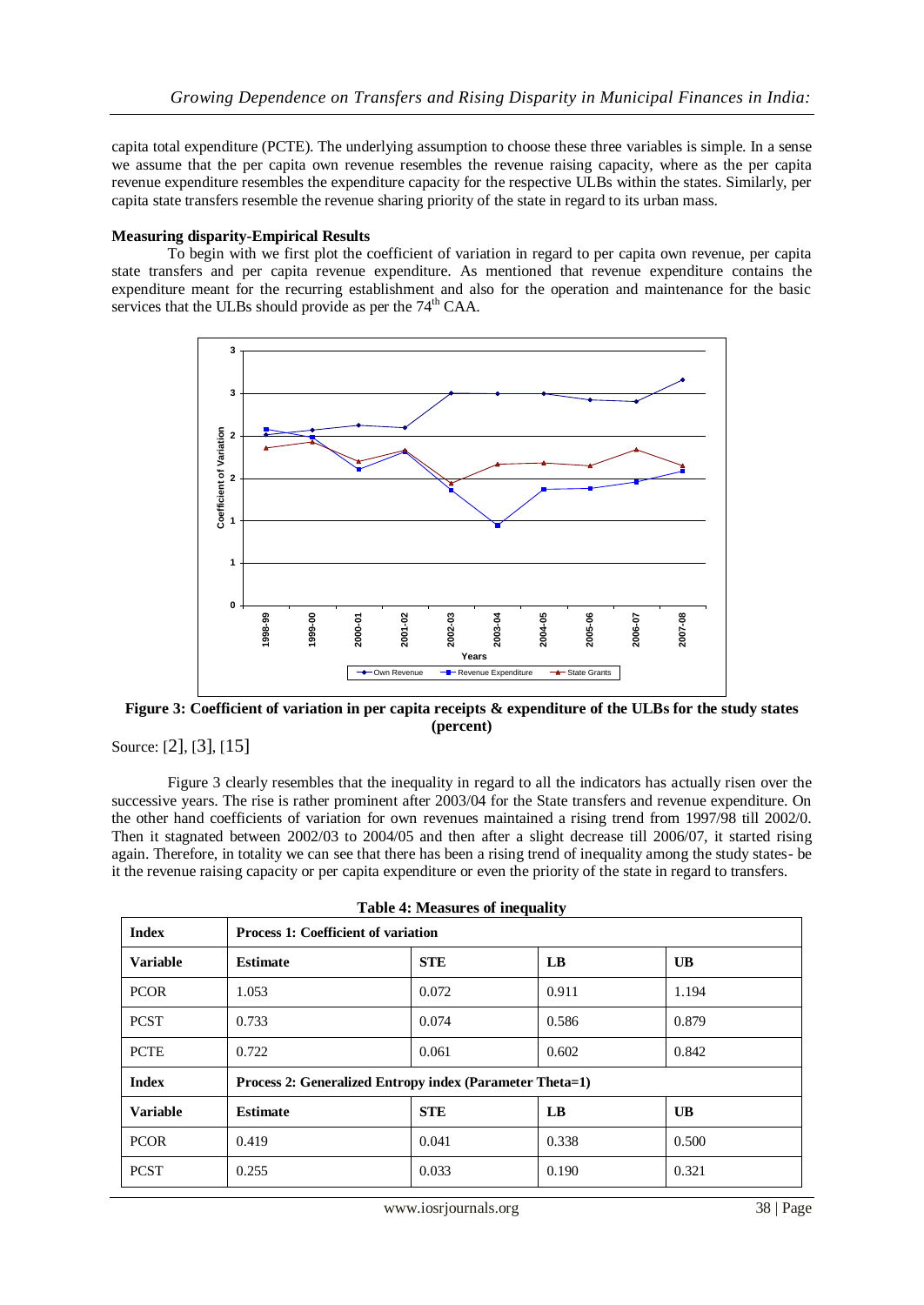| <b>PCTE</b>     | 0.215                                                    | 0.027      | 0.161 | 0.269     |  |  |
|-----------------|----------------------------------------------------------|------------|-------|-----------|--|--|
| <b>Index</b>    | Process 3: Generalized Entropy index (Parameter Theta=2) |            |       |           |  |  |
| <b>Variable</b> | <b>STE</b><br><b>UB</b><br><b>Estimate</b><br>LB         |            |       |           |  |  |
| <b>PCOR</b>     | 0.554                                                    | 0.075      | 0.405 | 0.702     |  |  |
| <b>PCST</b>     | 0.268                                                    | 0.054      | 0.161 | 0.376     |  |  |
| <b>PCTE</b>     | 0.261                                                    | 0.044      | 0.174 | 0.347     |  |  |
| <b>Index</b>    | Process 4: Atkinson index (Parameter epsilon $= 5$ )     |            |       |           |  |  |
| <b>Variable</b> | <b>Estimate</b>                                          | <b>STE</b> | LB    | <b>UB</b> |  |  |
| <b>PCOR</b>     | 0.204                                                    | 0.018      | 0.168 | 0.239     |  |  |
| <b>PCST</b>     | 0.139                                                    | 0.016      | 0.107 | 0.171     |  |  |
| <b>PCTE</b>     | 0.110                                                    | 0.013      | 0.085 | 0.136     |  |  |
| <b>Index</b>    | Process 4: Gini index                                    |            |       |           |  |  |
| <b>Variable</b> | <b>Estimate</b>                                          | <b>STE</b> | LB    | <b>UB</b> |  |  |
| <b>PCOR</b>     | 0.495                                                    | 0.022      | 0.451 | 0.539     |  |  |
| <b>PCST</b>     | 0.377                                                    | 0.024      | 0.330 | 0.425     |  |  |
| <b>PCTE</b>     | 0.358                                                    | 0.021      | 0.316 | 0.400     |  |  |

Note: PEOR: Per Capita Own Revenue Receipts; PCST: 'Per Capita State Transfers; PCTE: Per Capita Total Expenditure; STE: Standard Error; LB: Lower bound; UB: Upper bound. Source: [[2\]](#page-9-1), [[3\]](#page-9-2)

Here all the measures said that the diversity exists across states for all the variables and in case of per capita own revenue the picture is more diverged in compare with other two variables. When we take the parameter value 2, the entropy index says that the estimate for per capita own revenue inflates in comparison with other two.



**Figure 4: Lorenz curves for the three variables**

<span id="page-8-0"></span>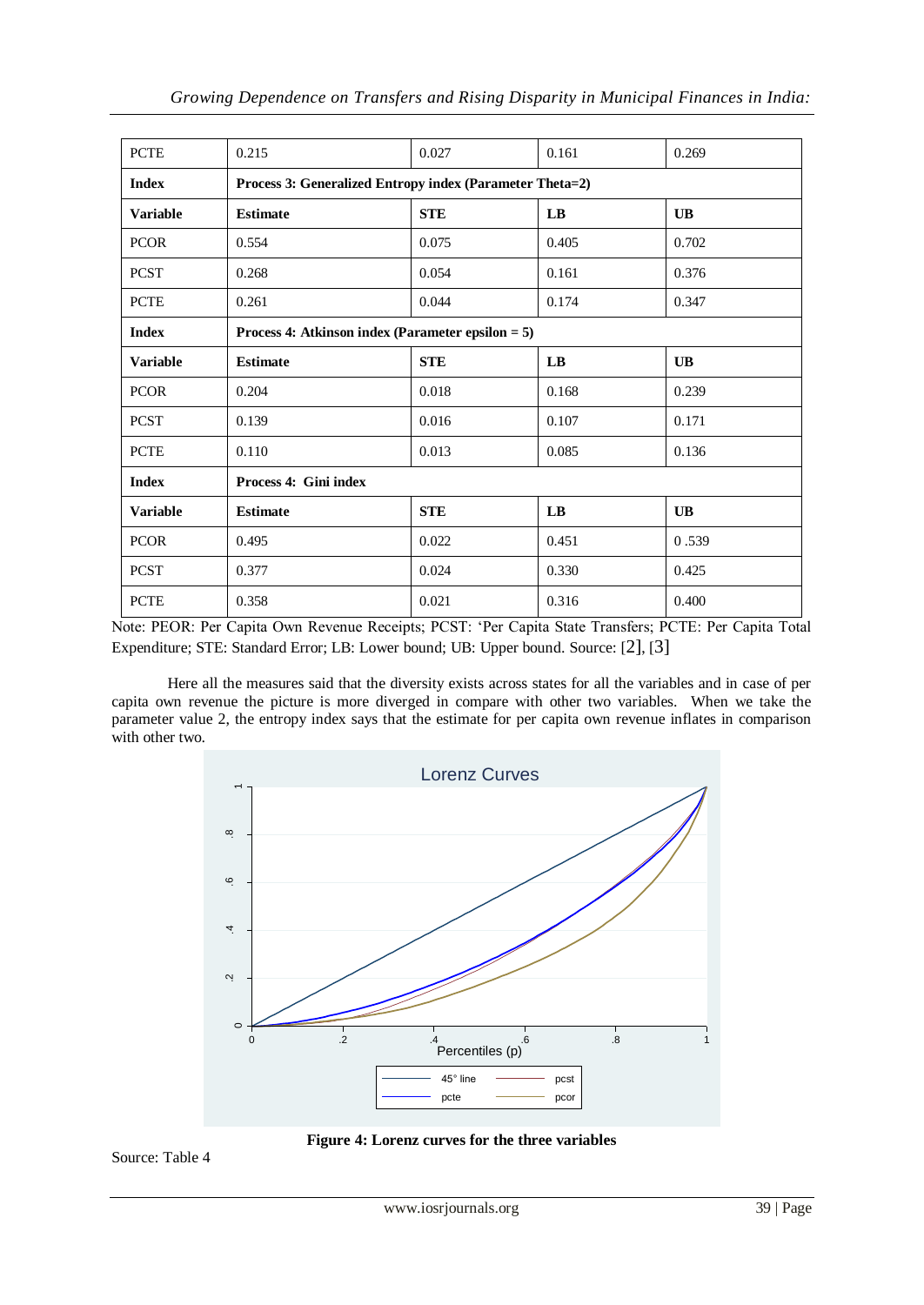Financial management quality of the urban local bodies is too diverged and as discussed- the main responsibility of such unevenness lies in the inequality in terms of per capita own revenue- as also evident from the Lorenz curves plotted in [Figure 4.](#page-8-0) Therefore, the argument is proved once again that the internal inefficiency of the ULBs are much more responsible for their poor performance, and rising dependence upon state government. Before talking about the state transfer and all states first should take care of tax revenue of the urban local bodies.

### **The way forward**

Keeping in mind the pace of urbanization and the expected contribution of the urban centers to the GDP, it is quite clear that the though ULBs are becoming increasingly important in the wake of general trends in decentralization and urbanization but the fiscal health of the ULBs has been deteriorating in the recent years. Review of literature suggested that in most of the cases in India, decentralization reforms had limited local governments' ability to deliver the newly devolved services largely because they were not matched by the corresponding revenue generating capacity that were needed to maintain those reforms. Above all, the ULBs eventually became dependent on the state transfers , more so after the abolition of Octroi, as there were no prudent revenue handle that could have substituted the revenue lost due to abolition of Octroi. Not to forget that taxes on property and taxes on the entry of goods into a local area for consumption, use or sale therein (octroi) formed the backbone of municipal tax base. Between the two, municipal governments historically showed a preference for indirect taxes and levies like octroi compared to direct taxes such as taxes on lands and buildings, even when the latter were rated to be suitable forms of taxation on account of its incidence being localized. Taxes on the entry of goods into a local area (octroi) were among the more buoyant and elastic of the local taxes but on account of the cascading effects, have been abolished countrywide with the exception of municipal corporations in Maharashtra.

As evident from the above analysis that only few states could actually keep pace with urbanization in regard to their expenditure trends during the study years. It should be important to note at this point that Mumbai or Maharashtra is an exception in terms of progress at least in the area of urban finance. So any analysis should treat it separately or as an outlier, else there is enough room to arrive at biased results. The disparity in own revenue mainly accrues from the low or rather poor revenue generating capacity of the small ULBs that simply are surviving on the transfers. The magnitude and urgency of fiscal problems that these ULBs are experiencing are indeed a cause for concern. In future however, it will be important to broaden the focus of attention to examine smaller governments that are facing fiscal distress- for many of them are even unable to pay their salaries! Unlike major urban centers they are less likely to receive substantial attention from the higher tier- and this is where the key to revive the urban economy lies.

Lastly, there is enough possibility and hope that might states would consider alternatives that go beyond traditional policies of capacity building, mandates and annexation. Given the likelihood that present 'one diet suits for all' kind of managerially oriented policies may be ineffective in a large number of distressed ULBs at least in India. The question then is would the higher tier governments reconsider their roles in the direct provision of services to citizens? Above all, what would be the implications for these ULBs if, say at any point of time, state government bypass the distressed sub-state units in certain service area- for reasons like cost disadvantage etc? One possible scenario to overcome such puzzles is for the states to assume a welfare mentality toward some municipal governments that merit long term attention and fiscal aid by the state, rather then relying endlessly on the ad-hoc policies.

#### **References**

- <span id="page-9-0"></span>[1]. Government of India , Report on Indian Urban Infrastructure and Services ( RIUIS), Report submitted by the High Powered Expert Committee (HPEC) for Estimating the Investment Requirement for Urban Infrastructure Services under the chairmanship of Isher J.Ahluwalia, Ministry of Urban Development, Government of India, 2011, New Delhi.
- <span id="page-9-1"></span>[2]. Government of India , Report of the Twelfth Finance Commission, Ministry of Finance, Government of India, 2004, New Delhi
- <span id="page-9-2"></span>[3]. Government of India, Report of the Thirteenth Finance Commission, Ministry of Finance, Government of India, 2009, New Delhi. [4]. Oates, Wallace, Fiscal Federalism, Harcourt Brace 1972, Jovanovich Inc.
- <span id="page-9-3"></span>[4]. Oates, Wallace , Fiscal Federalism, Harcourt Brace 1972, Jovanovich Inc.
- <span id="page-9-4"></span>[5]. Mohanty, P.K. et.al , Municipal Finances in India- An Assessment, Department of Economic Analysis & Policy, Reserve Bank of India, 2007, Mumbai.
- <span id="page-9-5"></span>[6]. Ter-Minassian, Teresa, Intergovernmental Fiscal Relations in a Macro Economic Perspective, in Teresa Ter-Minassian, Fiscal Federalism in Theory and Practice, International Monetary Fund, 1977, Washington.
- <span id="page-9-6"></span>[7]. Rao, Govinda & Nirvikar Singh (2004): 'Asymmetric Federalism in India', UC Santa Cruz International Economics Working Paper No. 04-08, April,Available at SSRN: http://ssrn.com/abstract=537782, 2004, New Delhi
- <span id="page-9-7"></span>[8]. Musgrave, Richard , The Theory of Public Finance, McGraw Hill, 1959, New York.
- <span id="page-9-8"></span>[9]. Gramlich, E., Intergovernmental Grants: a Review of Empirical Literature, in W.E.Oates (1977), The Political Economy of Fiscal Federation, Lexington,1977, Mass: Health.
- <span id="page-9-9"></span>[10]. Shah, Anwar, A Linear Expenditure Estimation of Local Fiscal Response to Provincial Transportation Grants, 1989, Kentucky Journal of Economics and Business Vol .9 (1).